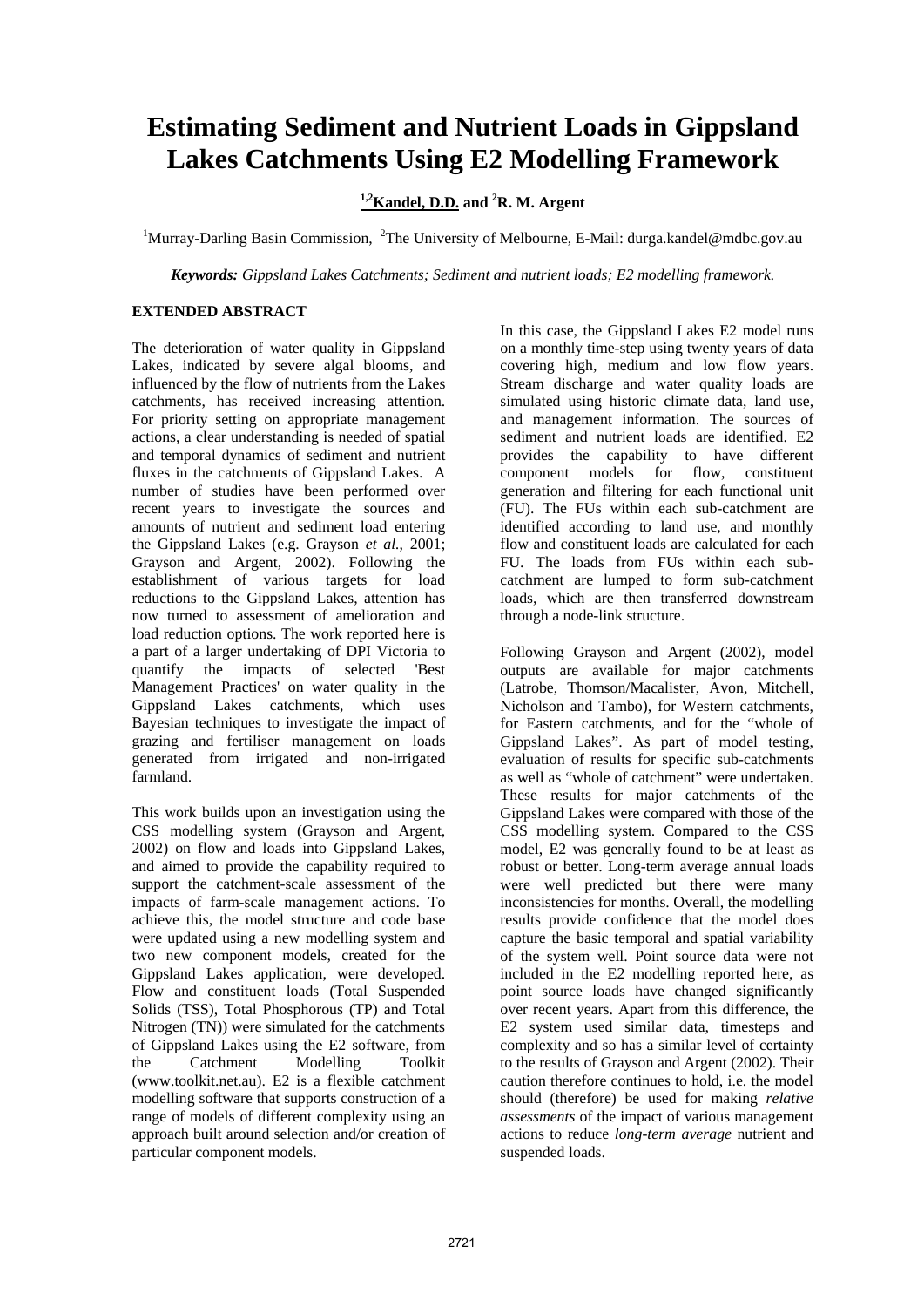### **1. INTRODUCTION**

Water quality in Gippsland Lakes is being degraded by the influx of nutrient loads from its catchments. This has drawn increasing attention of the State government agencies and other stakeholders. For priority setting on appropriate management actions for optimal reduction of the severity and frequency of algal bloom in the Gippsland Lakes, a clear understanding of the sediment and nutrient dynamics within the Gippsland Lakes catchments is needed. Following the establishment of various targets for load reductions to the Gippsland Lakes, attention has now turned to assessment of amelioration and load reduction options. This requires a versatile tool to assess from where the sediment and nutrient loads to the Gippsland Lakes are coming, and the effectiveness of the paddock-scale management actions in altering the sediment and nutrient loads to the Gippsland Lakes. Provision of such modelling capability can be crucial for planning management interventions.

This study follows on from earlier Gippsland Lakes catchment modelling using the Catchment Simulation Shell (CSS) by Grayson and Argent (2002), which was primarily an expansion of the Latrobe River AEAM system model developed by Grayson et al. (1994). The work presented here is part of a broader project that uses Bayesian techniques to analyse the paddock-farm scale effects of adoption of best management practices for fertiliser application and animal management on dryland and irrigated farmland in the Gippsland Lakes catchments, focussing primarily on the Macalister Irrigation District.

This paper summarises the development of an E2 version of the CSS catchment model for the Gippsland Lakes, using the E2 modelling software, from the Catchment Modelling Toolkit (www.toolkit.net.au). E2 Modelling includes more spatial lumping than in the CSS model, greater flexibility in model choice and output visualisation. E2 is a node-link style modelling system, while CSS is a grid-based system. In E2, flow and constituents generated in sub-catchments are passed to a node before being routed and processed through a node-link system to the catchment outlet. The major components of the model in each sub-catchment are based on common response areas (called Functional Units), each of which has options related to the processes of runoff and constituent generation, and filtering. This provides a menu of different algorithms for each process in each sub-catchment, delivering the resulting flows and loads to the sub-catchment node.

The model is intended to get a "big-picture" view of major sources and to assist in providing relative estimates of the overall influence of possible management actions within the catchments, and does not involve any analysis of potential management scenarios. This paper describes the development and preliminary testing of the model, and summarises the current sources of loads on a catchment-by-catchment basis, including the relative contribution by each catchment to overall loads to the Gippsland Lakes. The model is limited to water quality (TSS, TP, TN) and river flows, and does not deal with ecohydrological response in either streams or lakes. The model uses historic climatic data, land use and management information to simulate stream discharge and water quality loads.

## **2. GIPPSLAND LAKES E2 MODEL**

The Gippsland lakes E2 model divides the catchment into 24 sub-catchments (Figure 1), mainly based on the location of dams, reservoirs and gauging stations.





Spatially averaged monthly rainfall was calculated for each sub-catchment. Subcatchments having similar rainfall patterns were combined into rainfall regions, with a total of 15 regions being used. Mean monthly raster maps of spatially distributed rainfall and monthly timeseries (Jan 1980 - Dec 1999) of point measurements from three base stations (Dargo, East Sale and Hotham) were used to calculate monthly timeseries of rainfall for each rainfall region. Monthly patterns of rainfall for eastern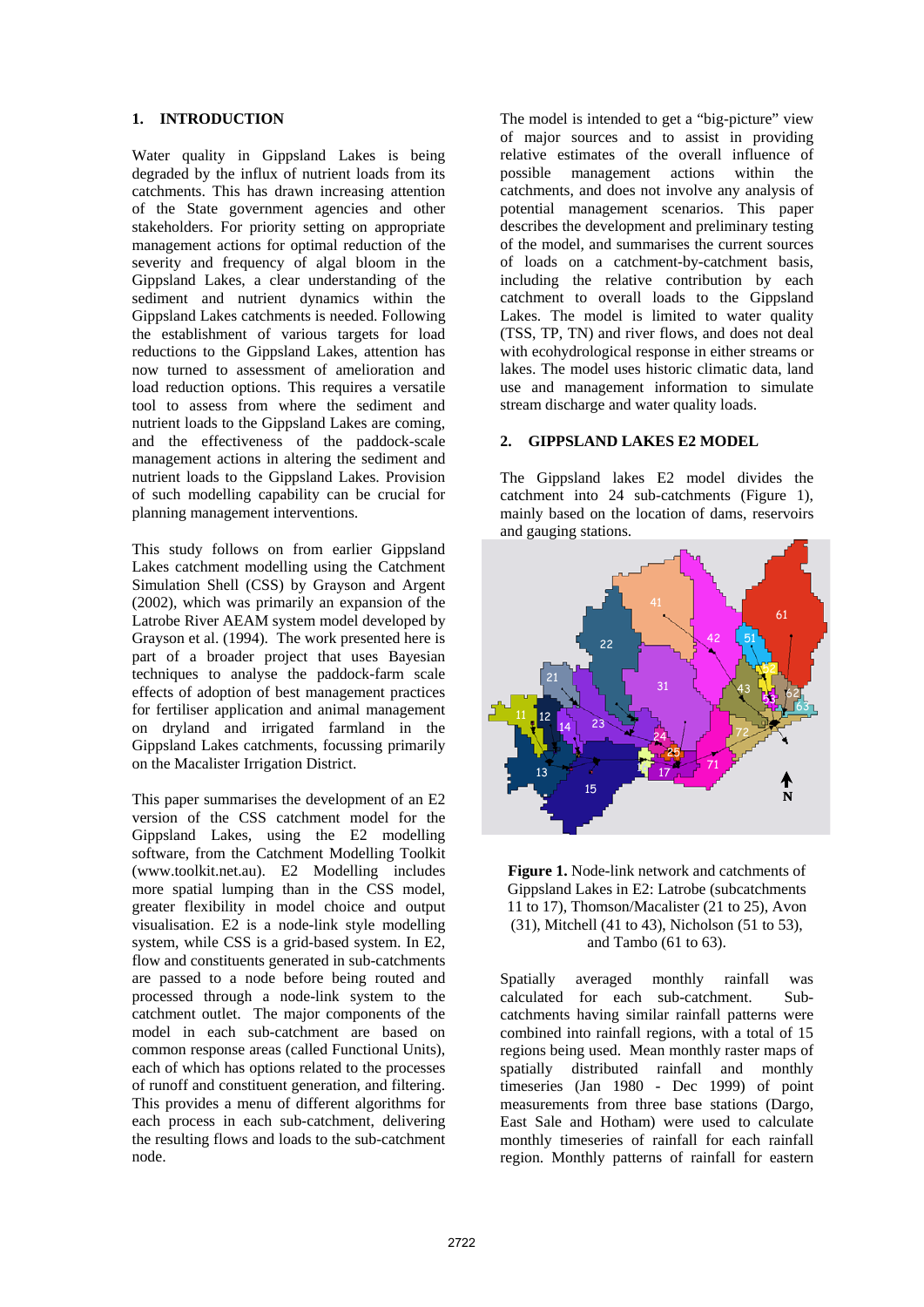catchments (Tambo, Nicholson, Mitchell) were based on measurements at Dargo and those for western catchments (Latrobe, Thomson, Avon) were based on rainfall records from East Sale. Elevation effect on rain of high altitude areas was also considered. Rainfall for areas with elevation  $> 400$  m and  $> 600$  m was also weighted based on Hotham rainfall measurements. Similarly, five potential evapotranspiration (PET) regions were identified based on the dominant PET patterns in the monthly PET raster maps and spatially averaged monthly PET values were then calculated for each PET-region.

#### **3. MODEL COMPONENTS**

Simbuck model and constituent model are the two major components in E2 that were developed as part of the process of transferring the CSS Gippsland Lakes model structure into E2, and enhancing the model capability to support assessment of the whole of catchment impact of the outputs of the Bayesian modelling.

#### **3.1. Simbuck Hydrology Model**

SimBuck is a "simple bucket" conceptual rainfallrunoff model (Figure 2) derived from the earlier CSS model, described as follows:

$$
Qflow = \begin{cases} SMS - SMS & (1) \\ 0 & SMS \leq SMSC \end{cases}
$$

$$
Sflow = \beta \times SMS^m \tag{2}
$$

$$
ET = \begin{cases} Min(mxET, PET) & SMS > 0.7SMSC \\ mxET & \frac{SMS}{0.7SMSC} \end{cases}
$$
 (3)

$$
SMS_n = \begin{cases} SMS_{n-1} + Rain - ET - Qflow - SFlow & (4) \\ 0 & (4) \end{cases}
$$

Where *Qflow/Sflow* = quick/slow flow, *SMS* = soil moisture store, *SMSC* = soil moisture store capacity,  $\beta$  = slow flow coefficient,  $m =$  nonlinearity of slow flow component, *ET* = actual evapotranspiration, *mxET* = maximum vegetation ET, and *PET* = potential evapotranspiration. The quick and slow flows together give total runoff.

#### **3.2. Gippsland Lakes Constituents Model**

Constituent load was calculated based on mean concentration (MC), separately for slow flow and quick flow components as given below.

$$
Q flowConstituent = quickMC \times Qflow
$$
 (5)

$$
SflowConstituent = slowMC \times Sflow
$$
 (6)



**Figure 2.** Water balance relationships: a. Simbuck hydrology model, b. Evapotranspiration model

A constant value of 3 mg/L for TSS, 0.3 mg/L for TN and 0.03 mg/L for TP were used in this preliminary development for *slowMC* (slow mean concentration). Quick mean concentration (*quickMC)* was calculated using a generalised constituent equation, given in Equation 7,

$$
quickMC = TSS_{coef} \times quickTSSmc + TP_{coef}
$$
  
\n
$$
\times quickTPmc + TN_{coef} \times quickTNmc
$$
 (7)

where  $TSS_{coef}$ ,  $TP_{coef}$  and  $TN_{coef}$  are the dummy variables to flag a particular constituent being calculated. For example,  $TSS_{coef} =1$ ,  $TP_{coef} =0$ , *TNcoef* =0 gives quick mean concentration for TSS. TSS *quickMC* (*quickTSSmc*) was calculated as a power function of quick flow (Equation 8).

$$
quickTSSmc = const1 + coef1 \times Qflow^{expol}
$$
 (8)

Equation 8 can be generalised to directly use observed mean concentration by assigning *const1*=observed mean concentration and setting *coef1*=0. The quick mean concentration for TP (*quickTPmc*) was calculated as

$$
quickTPmc = qMCbase + qMCgrazing+ qMCfertilizer + coef2×quickTSSmc
$$
\n(9)

where *qMCbase* = base mean concentration, *qMCgrazing* = contribution to mean concentration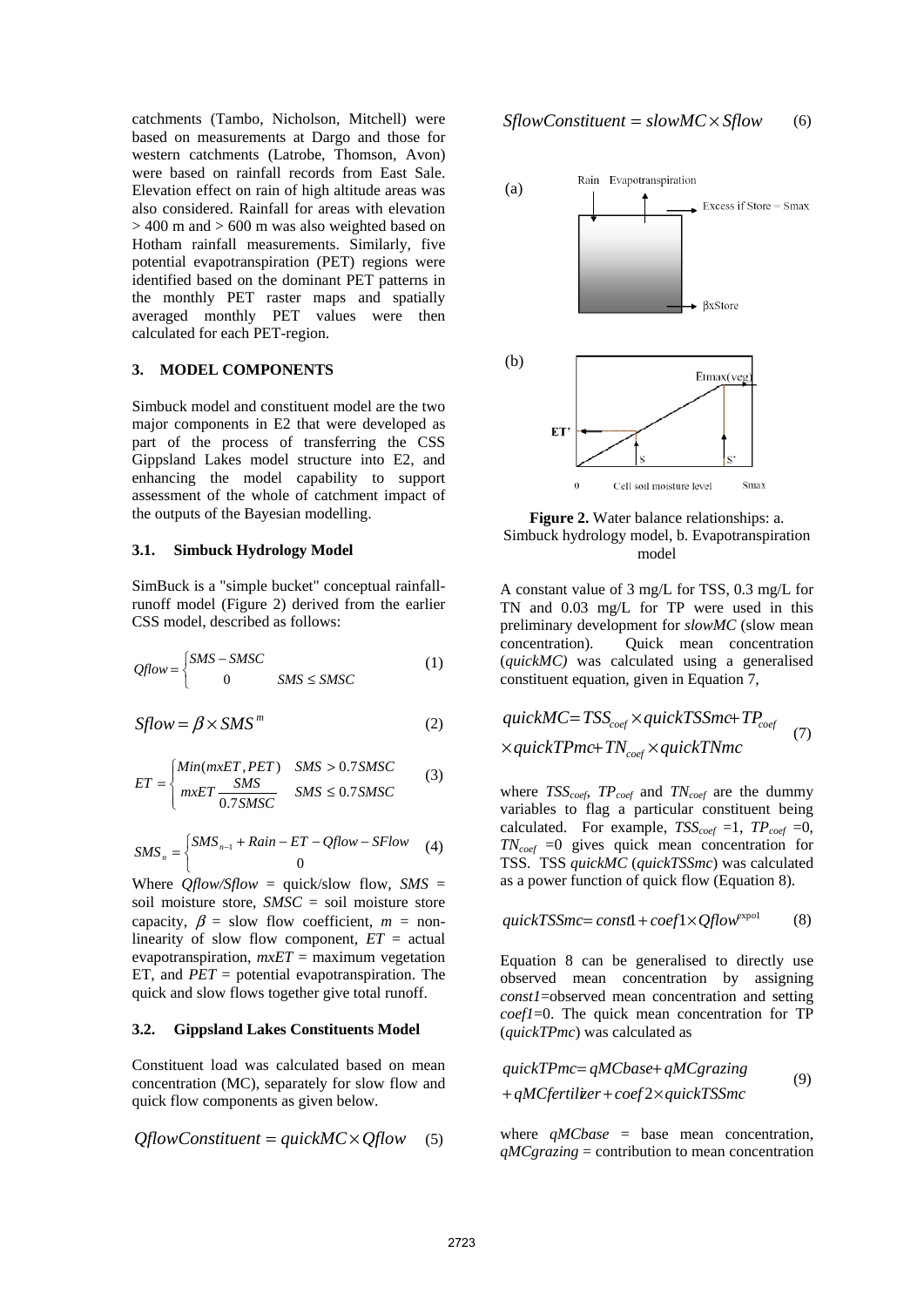due to grazing, qMCfertilizer = contribution to mean concentration as a result of fertilizer application, and the last term with *coef2* is an additional concentration contributed by sediments, presented here as a proportion of TSS. To calculate the quick mean concentration for TN (*quickTNmc*), algorithm similar to Equation 9 was used but without the last term.

## **4. FLOW MODELLING**

The hydrology and water quality components of the Gippsland Lakes catchments model were tested by comparing simulated flows and constituents with gauged data at various points in the Latrobe, Thomson, Avon, Mitchell, Nicholson and Tambo rivers, as well as with previously estimated total major catchment outflows. The main focus was on getting realistic 'whole of catchment' simulations, comparing the results of the CSS modelling study by Grayson and Argent (2002). Calibration was done by manually adjusting model parameter values to match the observed flows at sub-catchment level where possible. Model parameters were selected with the aim of capturing the basic variability and magnitude of flows and loads as well as ensuring similar or better long-term average flows and loads to those by Grayson and Argent (2002).

Note that the modelling approach used here is not overly complex, being at a scale to suit the problem and available resources, and model testing was done with limited information at large spatial scale. Thus absolute errors in flow estimates are likely to be significant - in the order of 20% in the long term annual mean values (Grayson *et al.*, 2001). It is recognised that there were difficulties and deficiencies in accurately accounting for regulated flows and loads, especially in Western catchments (mainly the Latrobe and Thomson), in which the model performed relatively poorly compared to Eastern catchments. It should be noted, however, that the E2 software system has an in-built flexible structure and the model sophistication can be improved if better information becomes available.

The flow modelling results are shown in Tables 1 and 2 for each major river separately and for Eastern and Western catchments as a whole. Table 1 shows the observed and predicted mean annual flows and percent contribution of Eastern and Western catchments to overall flow including their respective anomalies. Western catchments cover more than half of total area and contribute proportionately to the overall flow. The predicted mean annual flows for Western and Eastern catchments are consistent with the observed values but the predicted flows have slightly more annual variability than the observed flows.

The ratio of observed to simulated average annual flows for the Western and Eastern catchments as well as for individual rivers were within 5% of those recorded, except for the Thomson River, which is within 10% (see Table 2). These results are significant improvements over those of CSS modelling study of Grayson and Argent (2002), particularly for Eastern catchments.

| Table 2. Ratio of observed to predicted average     |  |
|-----------------------------------------------------|--|
| annual flow (ratio $> 1$ indicates underprediction) |  |

| allitual flow (fatio $\geq 1$ fliulcates underprediction) |                    |                |            |  |
|-----------------------------------------------------------|--------------------|----------------|------------|--|
| Catchments                                                | Area               | E <sub>2</sub> | <b>CSS</b> |  |
|                                                           | (km <sup>2</sup> ) | model          | model      |  |
| West                                                      | 11000              | 1.04           | 1.01       |  |
| East                                                      | 8700               | 1.01           | 1.03       |  |
| All                                                       | 20000              | 1.03           | 1.02       |  |
| Latrobe                                                   | 4800               | 0.96           | 0.90       |  |
| <b>Thomson</b>                                            | 3700               | 0.94           | 1.15       |  |
| Avon                                                      | 2400               | 1.02           | 1.03       |  |
| Mitchell                                                  | 5000               | 1.01           | 1.02       |  |
| Nicholson                                                 | 630                | 1.02           | 0.95       |  |
| Tambo                                                     | 3100               | 1.01           | 1.10       |  |

Scatter plots of annual observed versus measured flows and monthly time series of observed and predicted flows for the 20-year period are provided in Figure 3 and Figures 4-6 respectively for the Western, Eastern and All. Rainfall forcing in the rainfall-runoff model was obtained using three base stations (Dargo, East Sale & Hotham) spatially distributed from mean monthly patterns. Given the way in which rainfall is applied in the model, the annual flow results as shown in Figure 3 can be considered very good and indicate that the modelled flows are appropriate for the longterm average comparisons intended with the E2 modelling framework in this study.

**Table 1.** Observed and predicted mean annual flows, percent contribution of Eastern and Western catchments to overall flow and their respective anomalies  $(SD = Standard Deviation)$ 

| Catchments                                | Modelled flow, GL |                |                 | Observed flow, GL |
|-------------------------------------------|-------------------|----------------|-----------------|-------------------|
|                                           | Mean $\pm$ SD     | % Contribution | Mean $\pm$ SD   | % Contribution    |
| West (55 % of total area)                 | $1400 \pm 670$    | $57 + 12$      | $1460 \pm 660$  | $58 \pm 7$        |
| East $(43.5 % of total area)$             | $1030 \pm 550$    | $43 + 12$      | $1040 \pm 480$  | $42 \pm 7$        |
| All (total area = $20,000 \text{ km}^2$ ) | $2430 \pm 1150$   | 100            | $2500 \pm 1100$ | 100               |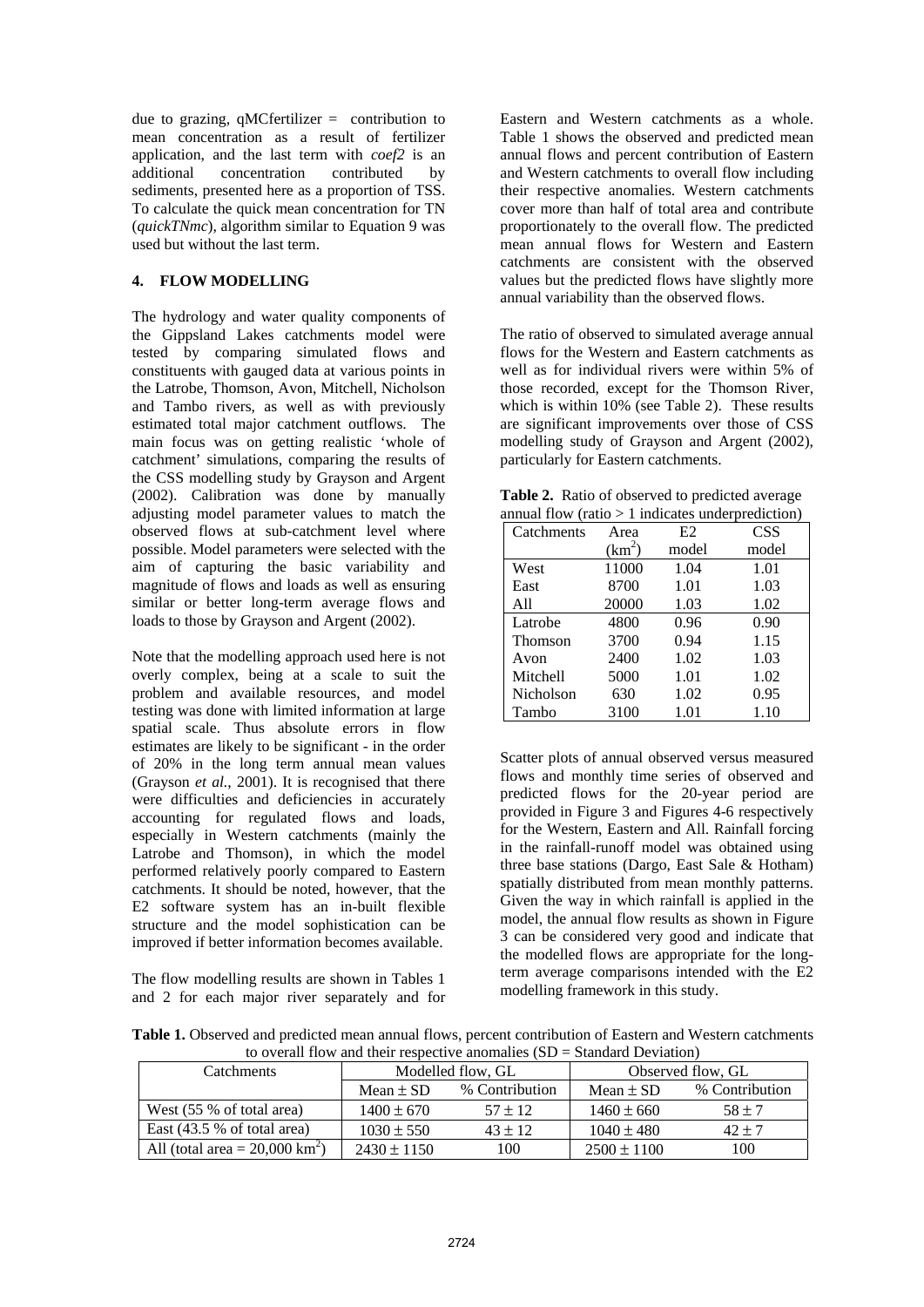

**Figure 3.** Annual observed versus predicted flows: A. *Western*, B. *Eastern*, C. *All* catchments.

In examining the monthly time series in Figures 4-6, the general magnitude and frequency of base and peak flows are captured well, however there are clearly some problems with peak flows in some months, particularly during the early months of simulation period. The monthly flow simulation in western catchments (Figure 4) is not as good as that in the eastern catchments (Figure 5). This is mainly due to higher levels of management intervention and regulation of flows in the west and the lack of accuracy in representation of diversions, extractions and storages in the model.



**Figure 4.** Observed (dashed) and predicted (solid) monthly flow – *Western catchments*



**Figure 5.** Observed (dashed) and predicted (solid) monthly flow – *Eastern catchments*



**Figure 6.** Observed (dashed) and predicted (solid) monthly flow – *All*

Therefore, the model should not be used for assessing behaviour in particular years or particular months at particular locations. Obviously, the rainfall data and runoff process are not representative for some particular months,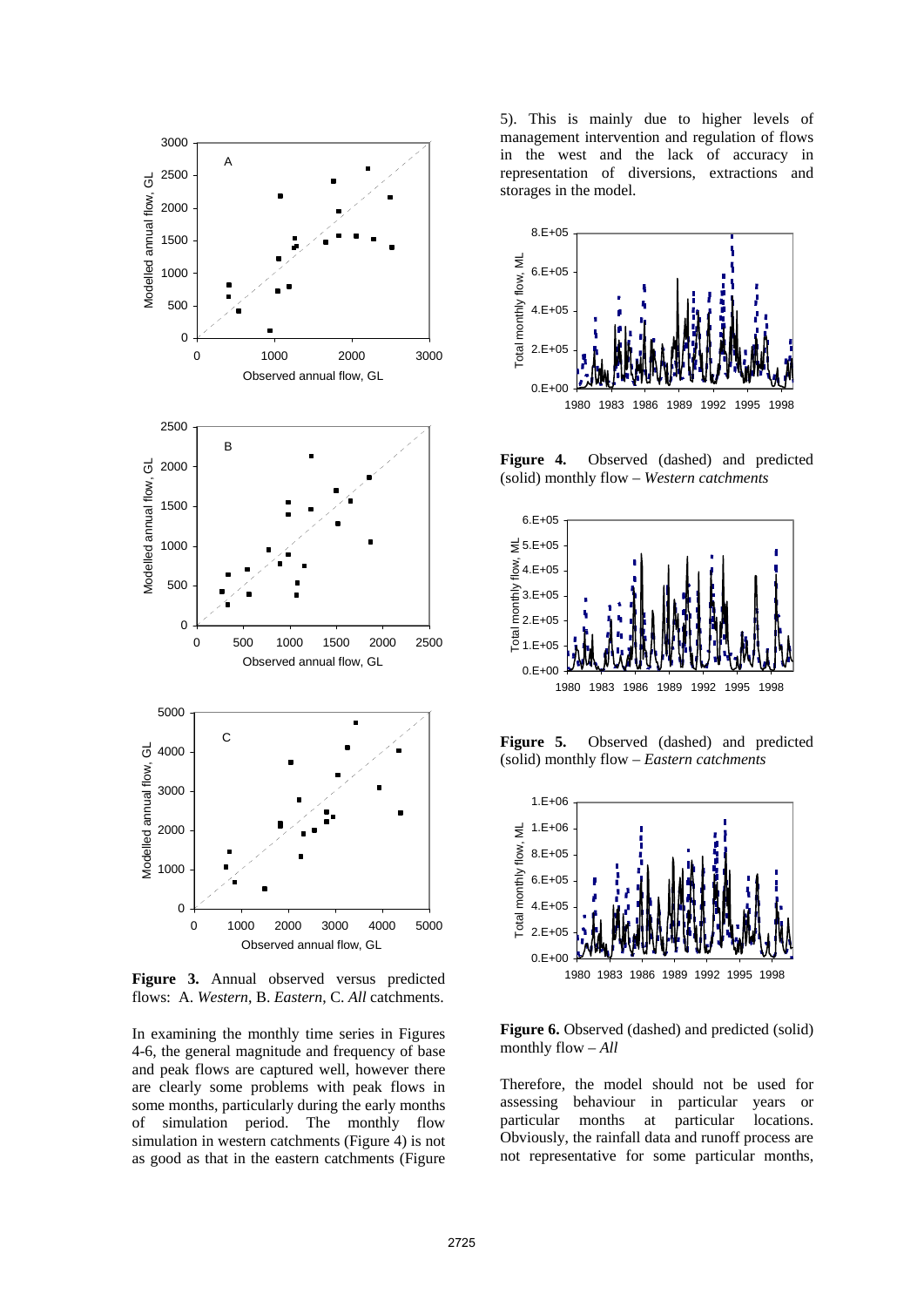where insufficient rain appears to fall on the catchments to produce the observed runoff (or vice versa).

## **5. CATCHMENT LOADS MODELLING**

Load prediction was undertaken for the same subcatchments as used for flow prediction. Model calibration was done by manually adjusting concentration values to match the observed loads at sub-catchment level where possible. Note the 'observed' values are those used by Grayson and Argent (2002), arising from the CSIRO study (Grayson *et al.*, 2001). Tables 3 and 4 provide the results of these estimations for the western, eastern, all areas, as well as for individual river basins. Point source data were not included in the E2 modelling reported here, as point source loads have changed significantly over recent years. However, this will not detract from use of the E2 model for comparative purposes.

**Table 3.** Ratio of observed to predicted average annual load: *E2 model* (ratio > 1 indicates underprediction and vice-versa)

| underprediction and vice-versa) |            |      |      |
|---------------------------------|------------|------|------|
| Catchments                      | <b>TSS</b> | TP   | TN   |
| Western                         | 0.94       | 1.07 | 1.19 |
| Eastern                         | 0.95       | 1.06 | 0.97 |
| All                             | 0.94       | 1.07 | 1.13 |
| Latrobe                         | 1.20       | 1.17 | 1.25 |
| <b>Thomson</b>                  | 1.27       | 0.93 | 1.10 |
| Avon                            | 1.30       | 1.06 | 1.02 |
| Mitchell                        | 0.91       | 1.08 | 0.99 |
| <b>Nicholson</b>                | 1.03       | 1.01 | 0.99 |
| Tambo                           | 1.05       | 1.01 | 0.92 |

**Table 4.** Percent contribution of Eastern and Western catchments to total load (annual mean  $\pm$ standard deviation)

| 5.0011          |                    |                       |  |  |
|-----------------|--------------------|-----------------------|--|--|
| Catchments      | <b>West</b> (55 %) | <b>East</b> $(43.5 %$ |  |  |
|                 | of total area)     | of total area)        |  |  |
| TSS – Observed  | $80 \pm 11$        | $20 \pm 11$           |  |  |
| $TSS - E2$      | $70 \pm 10$        | $30 \pm 10$           |  |  |
| $TN - Observed$ | $75 \pm 10$        | $25 \pm 10$           |  |  |
| $TN - E2$       | $66 \pm 14$        | $34 \pm 14$           |  |  |
| $TP - Observed$ | $74 \pm 15$        | $26 \pm 15$           |  |  |
| $TP - E2$       | $61 \pm 11$        | $39 \pm 11$           |  |  |

Overall long-term loads are within 10% for TSS and TP, and within 15% for TN of the observed values (Table 3). These estimates are an improvement to those of the CSS modelling system. TSS is over predicted while TP and TN are under predicted. There are relatively higher prediction errors in the Western catchments (up to 30%) than in the Eastern catchments (<10%). Therefore, all catchments together in the East have less overall errors than those in the West

(<6% against <20%). Most of the discrepancies in overall prediction errors come from the under prediction of one big event or two in different catchments (e.g. under predictions of TSS, TP and TN in April 1990 for Mitchell and Avon rivers, and in November 1995 for Latrobe river).

The overall annual loads for TSS, TN, and TP are shown in Figure 7. Generally, the modelled loads are consistent with other studies. Qualitative comparisons of monthly values between the simulated and the observed loads showed that the basic dynamics of load behaviour were generally captured but most of the peaks were under predicted. The mean concentrations used in this computation falls within the range of other published values (see Chiew and Scanlon, 2002; Grayson and Argent, 2002) but the model was not rigorously calibrated for constituent loads (same concentrations used for all FUs in a subcatchment and point sources unaccounted), and the model prediction is likely to be improved after a rigorous model calibration.

The purpose of this modelling being to get a *big picture* for whole-of-system of major sources of constituents loads and long-term overall mean values for the Gippsland Lakes, the model results are not reliable for more detailed analysis and interpretation at fine time scales due to the large degree of uncertainty that would be involved with the absolute values. Nevertheless, the model results provide an indication of the relative importance of different sources and subcatchments to the Gippsland Lakes. In this respect, Table 4 provides some insights on how much constituent loads come from the Western and Eastern catchments, and which catchments are critical in terms of management actions in reducing the generation of constituent loads. The percent contributions of various catchments respectively to their Western or Eastern region are consistent with the observation. Western catchments together provide 80 % of the overall load. Mitchell and Latrobe rivers are critical in the Eastern and Western region respectively.

## **6. CONCLUSIONS**

Flow and constituent loads (TSS, TP and TN) were simulated at monthly timesteps for the catchments of Gippsland Lakes using E2 modelling framework. The E2 model operates on a series of node-link network and monthly flow and constituent loads were calculated for each of the sub-catchments, nodes and links. These results for major catchments of the Gippsland Lakes (Latrobe, Thomson, Avon, Mitchell, Nicholson and Tambo) were compared with those